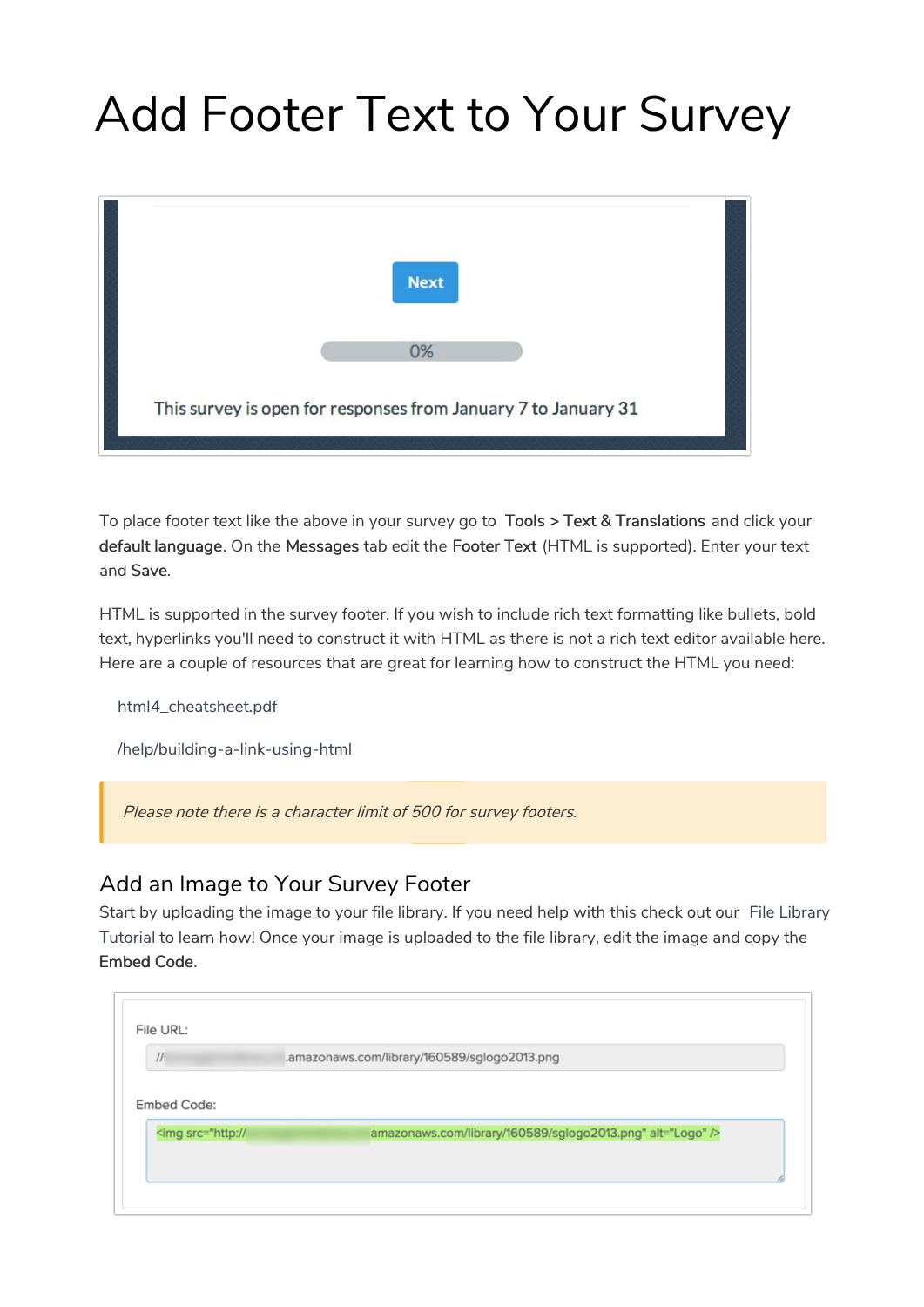Go back to your survey and go to Tools > Text & Translations and click your default language. On the Messages tab edit the Footer Text and paste the embed code for your image. The image will be left aligned by default, if you wish to center the image, you can add HTML code to center the image.

| Trans stion:                                                                                                         |  |
|----------------------------------------------------------------------------------------------------------------------|--|
| <center><img alt="v4 logo" src="http://:&lt;/th&gt;&lt;th&gt;l.amazonaws.com/library/160589/sglogov4.png"/></center> |  |
|                                                                                                                      |  |

Click Save when you are finished and head over to the Style tab to view your footer.



## Best Practice Tip: Image Too Big or Too Small?

When uploading images to the file library you have the option to scale your image using pixel width or a percent. There are also various tools online to resize images e.g. http://www.picresize.com/. It is important to note that resizing images may negatively affect the quality of the image.